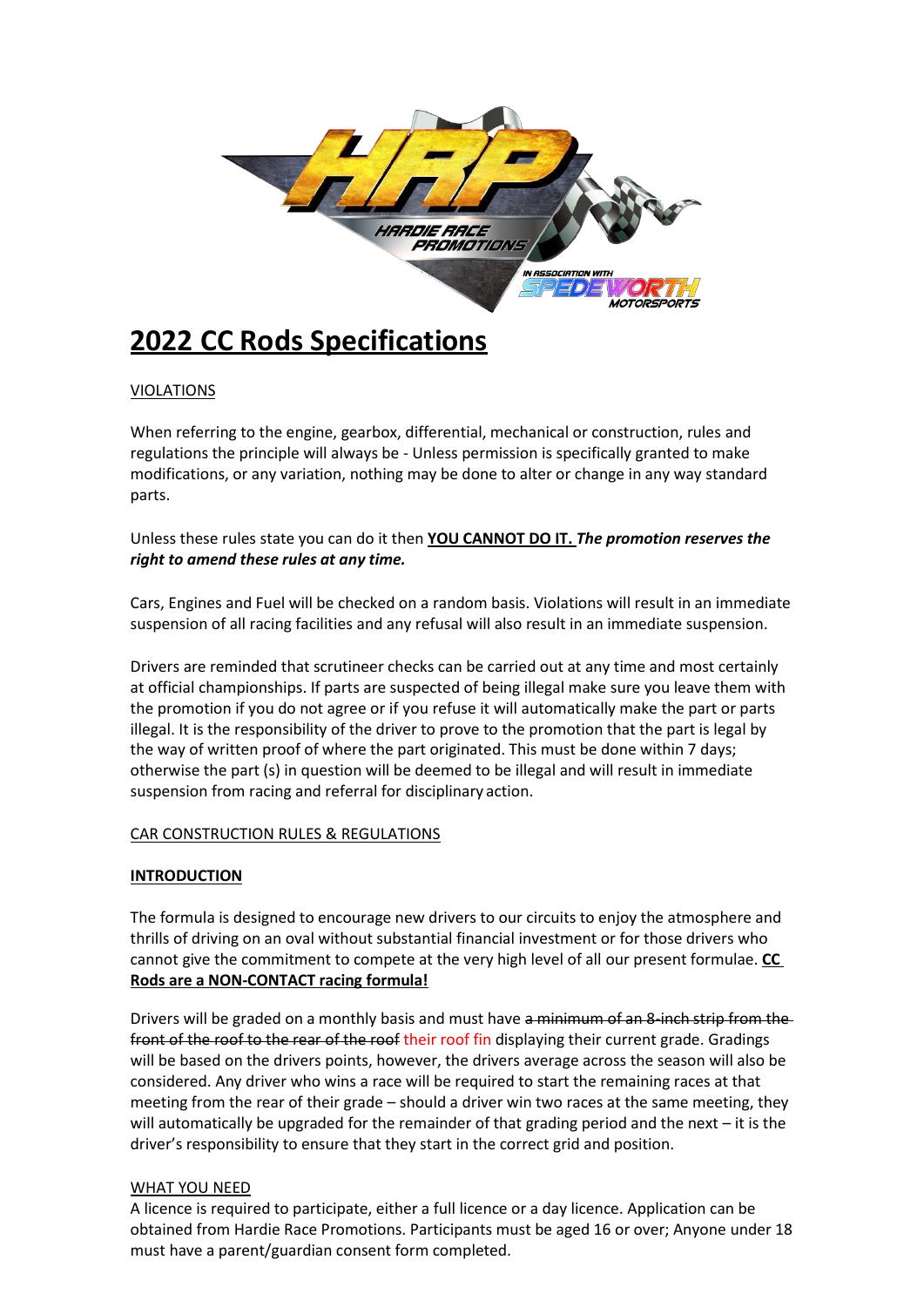#### CARS ELIGIBLE

Any make/model that had a BHP output of less than 120BHP as standard from the factory. Cars must weigh a minimum of 750kg and can be checked at any time with no replacing of fluids permitted.

#### PREPARATIONS & PAINTWORK

Remove all exterior mouldings/ headlamps/ door handles, exterior mirrors and dashboard. Remove all glass, interior trim, door linings, floor coverings, passenger seats. Any car arriving at the stadium with glass either fitted or loose inside the car will NOT race. Windscreen rubbers must be completely removed. All obsolete wring must be removed. Tow bars must be completely removed together with spare wheel carriers. **All cars must be neatly turned out and painted at the start of the race meeting. Any driver arriving at a meeting with a car which in the scrutineer's opinion is untidy WILL NOT be permitted to race**.

Cars may be de-skinned from the inner waistline down.

The drivers racing number must appear on both sides of the car and should be large and stick out clearly on the car.

A sun visor made of metal and have a depth of at least 6" may be fitted at the top of the windscreen aperture. The drivers name must appear on the sun visor. All sign work must be presentable. A roof fin is compulsory and must have your registered racing number a minimum of 9" high and 1" wide in black on a white back ground on both sides.

#### WEIGHT

Cars must weigh a minimum of **750kg** and can be checked at any time with no replacing of fluids permitted**. A maximum of 20kg** ballast must be secured to the floor **left side of the car against the inner sill** by way of bolts which are then welded in place for safety.

#### BODY WORK AND BUMPERS

No welding for strength. Front and back doors (driver's side only) may be seam welded for safety but boot and hatches may only be tack welded. This is defined as a 2" weld with a 6" gap before the next weld.

All holes in the front bulkhead must be filled to provide a firewall between the driver and the engine.

The panelling inside the car must be easily removed for inspection from a Scrutineer. All door and bonnets must be securely shut.

Front and rear bumpers must remain as standard but may have a  $2'' \times 1''$  backing. Original bumpers MUST be bolted securely to the car. No bumper bars are allowed.

Bright colours for the bodywork are recommended but a tidy appearance is mandatory.

Mirrors may be fitted inside the car and may have a mirror on the driver's side.

No over welding if you need to repair a panel.

Cars may be de-skinned from the inner waistline down.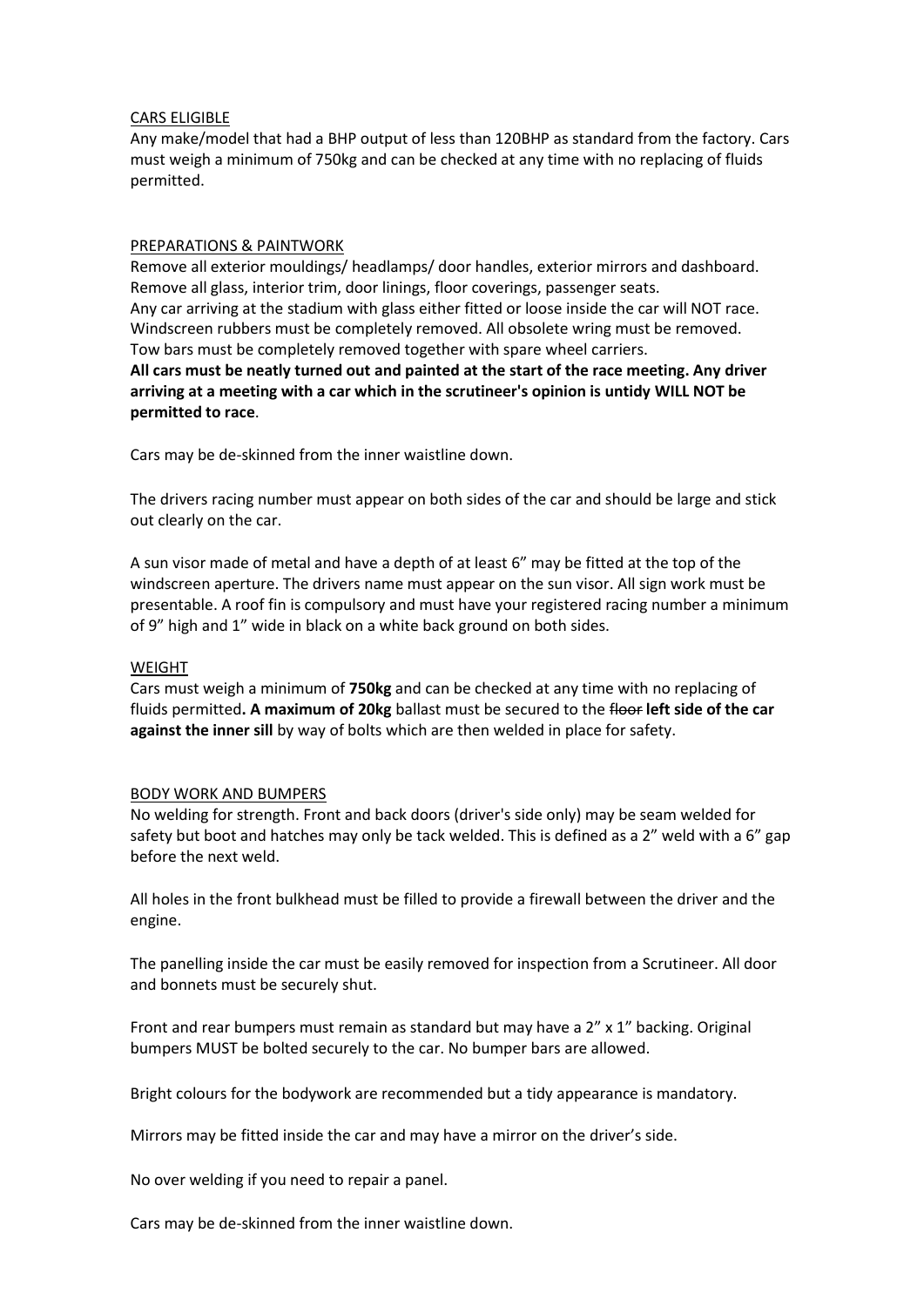#### ROLL CAGE

No Alloy roll cage or part cages are allowed. The minimum steel roll cage protection you must have is one front hoop, one rear hoop, one rear hoop cross bar at shoulder height to mount seat support or a seat brace hoop as a seat support, three roof connecting bars, one dash cross bar *going across the bottom of the window aperture to a maximum of 5 inches down. Also 1 25mm od or 2 10mm od tube bars from top to bottom bar on rollcage front window.* Two D/S chicken bars plus two connecting bars, & two P/S chicken bars *plus two connecting bars*, & minimum 2 rear stay bars to the rear shock towers or floor but must terminate at least 4" from the rear panel (must be either Fig  $2(b)$  or  $2(c)$ ). The lower bar on the drivers side (if horizontal) should be a minimum of 3" (76mm) above the sill. The roll cage hoop feet must be on four welded 23cm square plate 3mm (min.) thick, or a piece of 38 x 38 mm box section, 2.5mm minimum thickness, connecting front and rear hoop feet welded to sill or floor. This bar will not be classed as a chicken bar. All joints must be welded over 90% of the joint unless as approved RACMSA cage is used. The cage must not protrude through the bulkhead with the following exception. It is permitted to support both turrets from the roll cage with the maximum material and gauge as the roll cage, but the shock absorber must not connect to it. All bars connected to the cage must be steel. The minimum thickness of the roll cage are 1¼" OD 10swg (3mm) tube 1½" OD 12swg (2.5mm) tube 1½" x 1½" 10swg (3mm) box iron. Front Windscreen bars no more than 5" from window surround.



Diagram is a guideline only – ensure your car complies to the wording of the rule.

Corner gusset bars are included in the diagrams to be added as a means to add weight to the car if necessary.

A tubed sill bar will be required to be welded to the sill with the main roll cage hoop to be mounted upon the sill. Each side of the car will therefore have a sill bar and 2 chicken bars connecting the front and rear of the hoop. The drivers' side chicken bars must be one continuous piece of tube.

Welds will be checked to ensure welding is done to a required standard – if you are not a competent welder, get someone to do it.

#### DRIVER'S SEAT

A seat compete with a secure head restraint must be fitted, Competition seats may be used. The seat must be securely mounted at shoulder height to the cross bar or to the rollover bar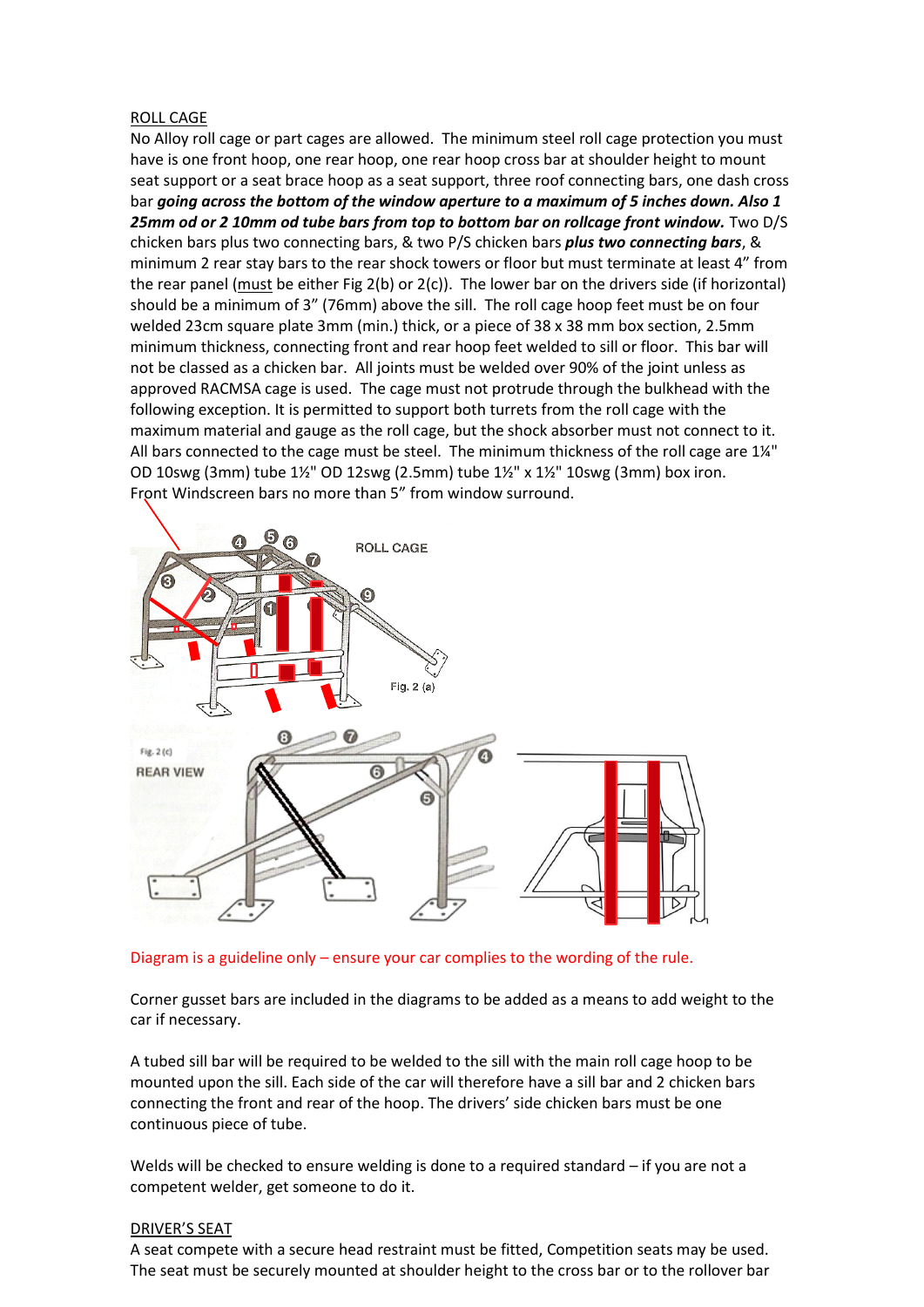and securely bolted to the floor. When the driver is securely belted into the car ready for racing there must be a minimum 4" gap between the top of the driver's crash helmet and the roof of the car.

#### ENGINES/CARBURETTOR/CAMS

#### *16v Vauxhall engines*:

The Fuel injection must be removed and an inlet manifold manufactured to fit the carburetor. This manifold rule. –

Full specification for Vauxhall 1,6 16v

All parts to be 16v with below sizes.

Bore 79.00mm –80.00mm.

Stroke 81.50mm.



Only the crankshafts ticked green permitted twin web NO single web cranks and must be in the original form.

Internal engine parts must be as x16xel y16xe z16xeand to the sizes given Cam lift inlet 8.50mm exhaust 8.00mm Intake lobe width 37.00mm. Intake lobe Hight 45.50mm. Exhaust lobe width 37.00mm. Exhaust lobe Hight 45.00mm. Inlet valve 103.10--31.00--6mm. Exhaust valve 102.20--27.50--6mm.

Flywheel min Weight 5kg. You can use 8v flywheel skimmed only to this weight This cannot have anyholes or slots machined into the flywheel. Flywheel and clutch plate only may be balanced through spot machining or grinding only. No

drilling completely through.

Block Height 198.00 min. measured from crankshaft cap seat to head gasket face. Cylinder blocks may be skimmed but pistons must not protrude Any 16v crank shaft front multi-v pulley is permitted and if running standard ECU, notch may be widened.

Cylinder head thickness measured from head gasket face to centre of cam pulleys 134.90mm min.

Aftermarker Ignition is only to be 2D TYPE Standard ECU may use MAP sensor. All parts to be as standard No competition parts. Pistons to be as standard and must Not protrude. Rocker cover breather can be modified. Head gasket standard replacement no competition = composite or metal= Vauxhall / Elring/ victor reinz/ bga/ motive only. Tin sump may be fitted . Aftermarket parts permitted as long as to v/hall sizes and spec. no competition parts The Only the head style permitted is the one ticked in green.

16v engine cam belt tensioner pully may be locked.

The bottom pulley may be modified in order to alter the timing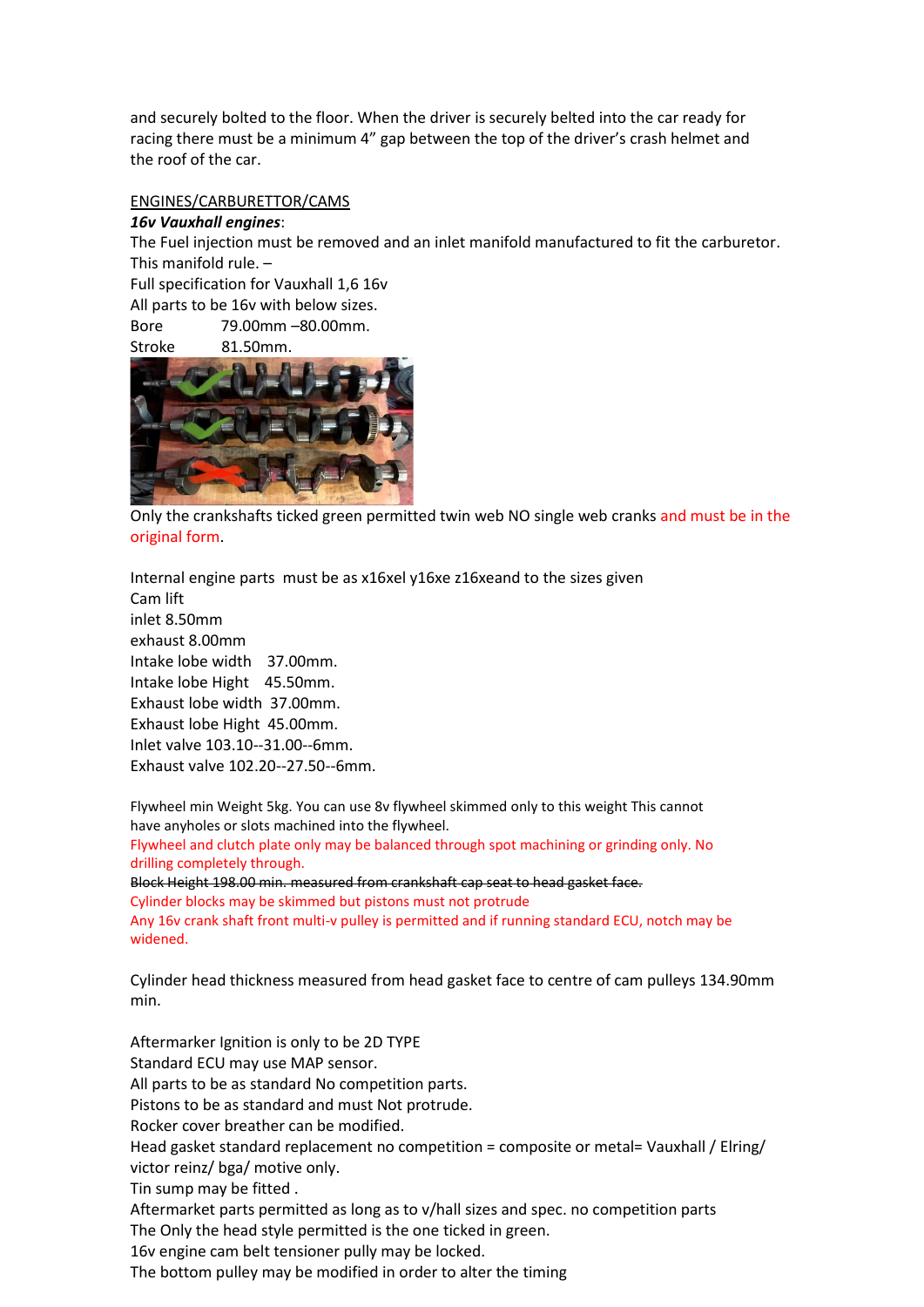**Sundry**.The engine must be fitted with a catch tank of 1 litre minimum capacity connected to the engine breather system, fitted in the engine compartment. *Competition air filters are permitted (NO TRUMPET, CONE OR GUIDEDAIRFLOW TYPES).*



All Other Engines

All other engine manufacturers must be to original engine codes.

Engines – General All parts to be as standard No competition parts. Pistons to be as standard and must Not protrude. Rocker cover breather can be modified. Head gasket standard replacement no competition. The bottom pulley may be modified in order to alter the timing

Aftermarket parts permitted as long as to original manufacturers sizes and spec. no competition parts

All external engine nuts & bolts can be changed except the head bolts.

External engine parts may be painted but nothing inside the engine.

Maximum 1600cc with a buy it now price of £850 by any registered driver who has the same engine model. 'Buy It Now' cannot be processed within 3 weeks of a championship event - the promotion reserve the right to impound a car and take any car to a rolling road (of the promoter's choice) should they choose to do so. A driver may also query the output of a car by paying £150 to have the car impounded and tested on a rolling road with HRP Senior Staff in attendance – the driver making the challenge will NOT be permitted to know the output of the engine. If the engine is found to be legal, the £150 fee will NOT be returned.

ALL engine components must remain standard to the specific engine used - flywheels may be lightened to a minimum of 5kg. Any makes/models of cars raced with a standard flywheel weight below 5kg must not modify the flywheel in any way. Any driver found to have broken these rules will face disciplinary action.

Fuel injection systems are permitted for use. The buy it now price does not cover the manifold and carb.

All engine parts must be standard to the engine code. Flywheels may be altered for TIMING ONLY.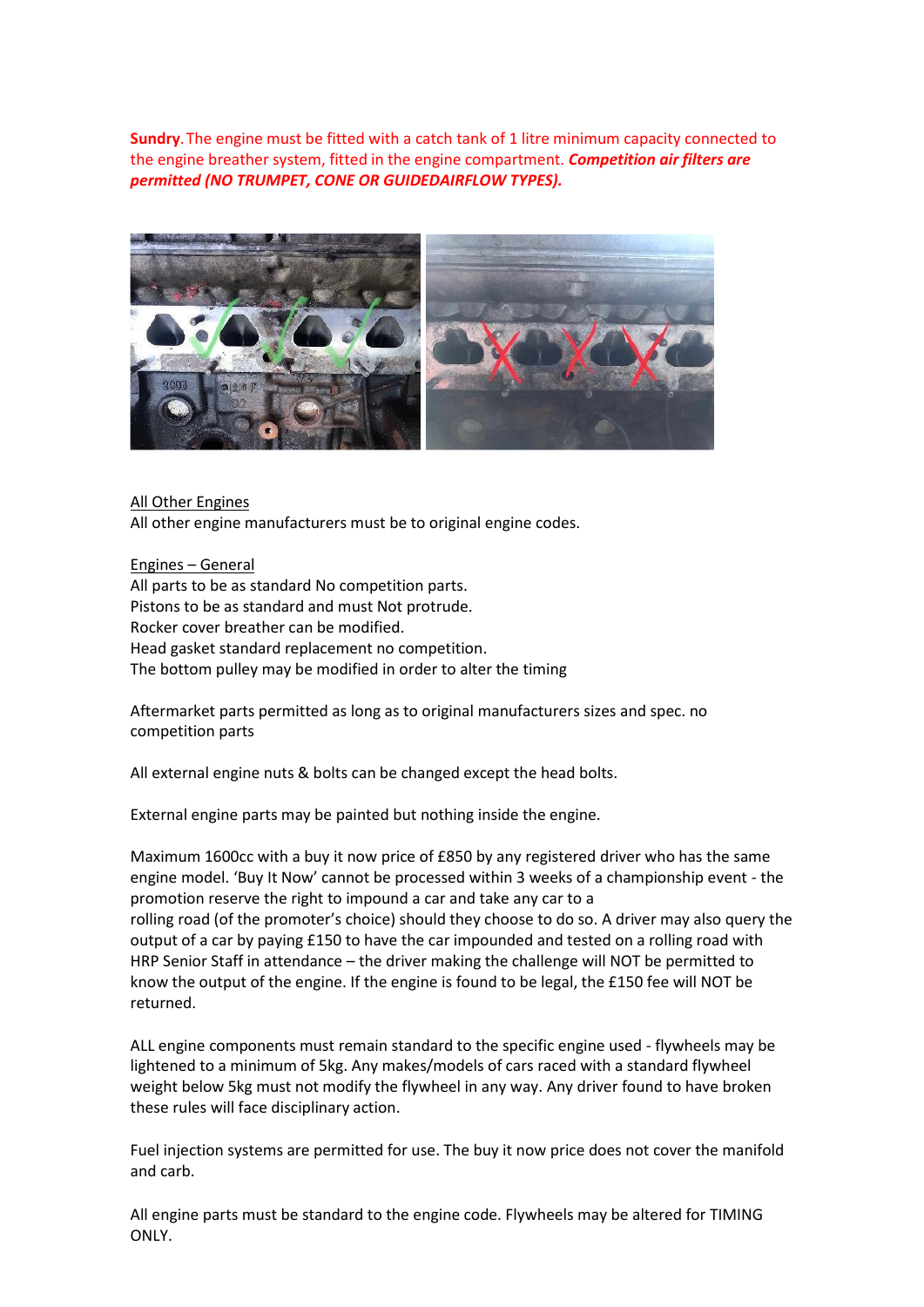Engine mounts may be modified – it is the scrutineer's decision if these modifications are excessive and not in the spirit of the rules.

Vauxhall cars can run Weber 32/36 or pierburgh 2e or varijet carb from the vauxhall range. Main jet sizes can be enlarged. All other internal parts to be standard. Cold start dev. can be removed. Chokes may be modified to open together.

The Ford Escort 1600 16v engines may be used & can be fitted with the standard Weber.

32/36 DGV or DGVA carburettor may be used with a maximum of 26mm and a 27mm sized chokes. No polishing or re-profiling is allowed. No modifications to the carburettors body or original design. The interchanging of the carburettor top from other Weber models is not allowed. All gaskets must remain standard and original. A single original spec insulator block must be fitted between carburettor and inlet manifold, with two gaskets; approximate total thickness = 5mm. Main jets, primary and secondary jets, auxiliary venturi and emulsion tubes may be changed but must face downwards towards the butterflies. Accelerator pump jets may be changed but face downwards towards butterflies. Chokes may be modified to open together and replacement spindles may be fitted with standard screws. Cold starting devices may be removed with retaining lugs and subsequent holes blanked off. Air and fuel galleries may not be enlarged or modified, and fuel may enter on either side. Floats may not be modified or weighted, and must control the fuel flow. Needle valves may not be larger than 250, and not enlarged or modified. The power valve must be fitted in the base of the bowl, but may be sealed off, and the diaphragm may be removed. No trumpets are allowed. It is permitted to use a grub screw or similar device to fix the auxiliary venturi to the carburettor body. Top end enrichment devices may be blanked off or modified. A secondary fixing on the fuel inlet feed line is required. Any after-market four-branch manifold may be used.

INLET MANIFOLD to fit injection engine; A Driver may modify a manifold to suit and to run on the weber carb as listed in rule. These manifolds must be subject to the promoter's approval. *Air filters are free.*

#### FUEL

Fuel tanks must be metal or FIA approved with a maximum capacity of 4 gallons or less are permitted. These must be fitted rear of the driver but in front of the rear axle centre line, and must be at least 6" from the battery, i.e. they are no longer allowed to be fitted in the boot area. They MUST NOT BE FITTED BELOW THE REAR CHASSIS RAILS AND MUST BE FITTED ABOVE THE FLOOR INSIDE OF THE CAR, and the floor must not be cut in any way to accept the tank. All tank filler caps must be of a secure leak proof metal with a screw fitting. Petrol pipes must be of metal or metal covered and have a shut off tap within easy reach of the driver. All tanks must be fitted with a breather system which prevents spillage if a car is inverted. All petrol pick up pipes must draw though a stand pipe from the top of the fuel tank. Four 2" holes must be drilled at the lowest point under tanks to allow spilled petrol to drain. Fuel tanks must be covered by a firewall on ALL sides. Fuel regulators may be used. The fuel pump must be fitted in the rear behind the driver.

*A one-way valve must be fitted to the Breather pipe.*

#### BRAKES

Brakes must be in full working order and brake tests will be carried out. Brakes must be working on all 4 wheels.

Brake lights MUST be fitted and working.

#### WHEELS AND TYRES

The only tyres permitted for use from the  $1<sup>st</sup>$  February 2022 are the Rainsport, Toyo Proxes CF2 and SK10 tyres. These must be 15" in size.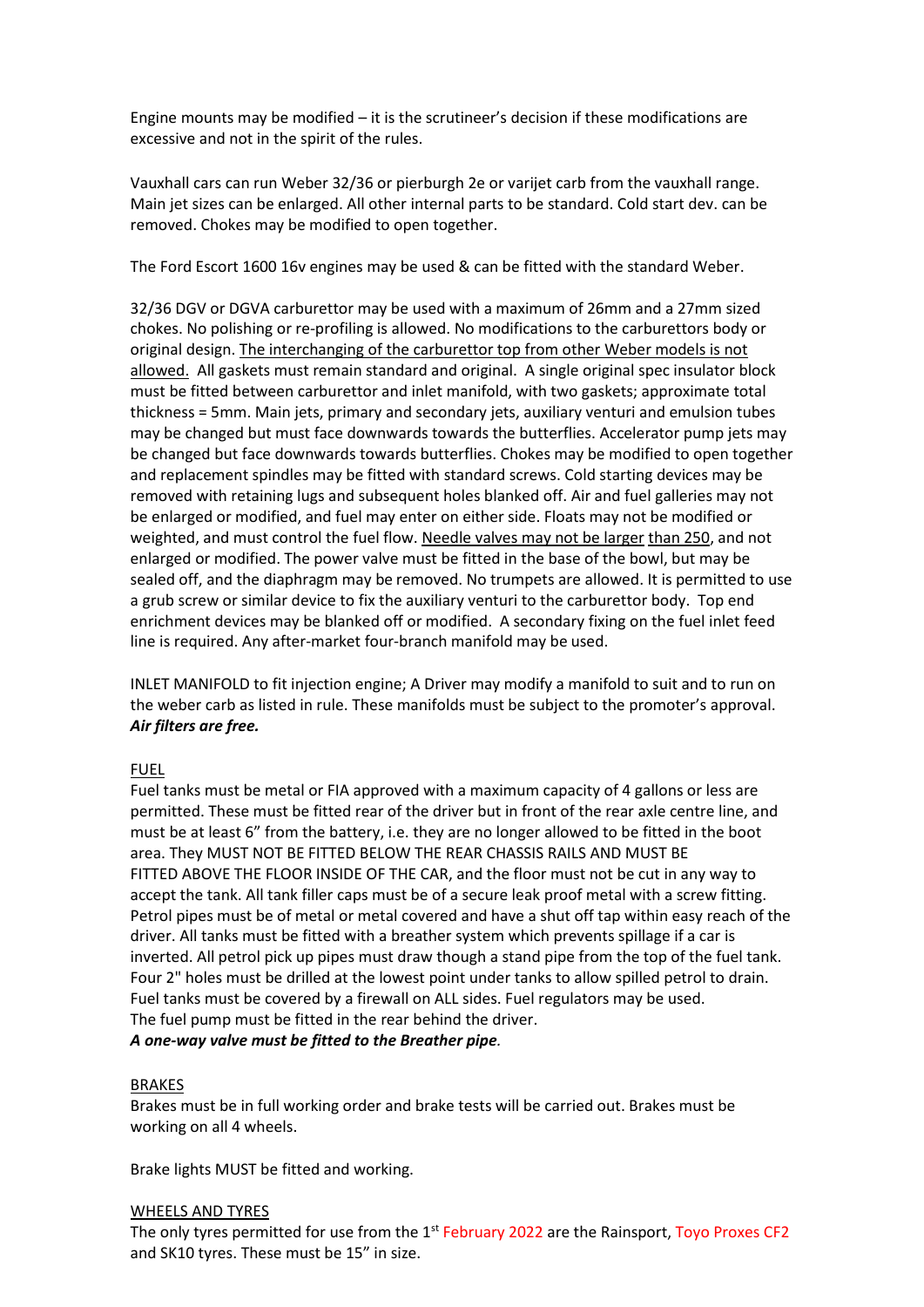The tyre size that is to be used is 195/50/15.

The SK10 tyre has been discontinued but will have a run out period for the duration of the 2022 season. For the Scottish Championship, the SK10 tyre will not be permitted.

#### Hub caps may be removed.

All balance weights must be removed. Removing rubber is permitted by buffing only. Tyre softener is NOT permitted.

#### EXHAUSTS

Exhausts are free but must have the original silencer box for the make of vehicle. The AX891 silencer will be the only silencer permitted for use*.* Maximum noise level permitted is 105 decibels – any car exceeding this level will NOT be permitted to race.

#### GEARBOX / AXLE

Gearbox must be as manufactured to the same range of vehicle. Axle and ratio must be as manufactured.

Locked/welded differentials are optional. Viscous diffs are not permitted for use.

#### **RADIATORS**

Any radiator may be used as long as it fits in the original position in the car. Brackets may be used to secure the radiator in place but must originate from engine block or engine mounts and must not be considered offensive. No extra cooling is permitted other than the radiator and header tank. Heater matrix must be removed. Extra rubber hosing may be used to accommodate a different radiator to the standard fitment.

#### BATTERY AND ELECTRICAL

Batteries must be securely clamped in place and covered with a leak proof material to prevent spillage of acid. They may be fitted under bonnet, in passenger foot-well or behind the driver, but the floor cannot be cut to accommodate them. They must be fitted at least 6" from the fuel tank. An electrical cut/off switch must be fitted to the R/N/S corner of the car. If the car is fitted with an electrical fuel pump, a switch must also be within easy reach of the driver. Selfstarter motors must be fitted and in working order at all times. The use of a rev counter is permitted. A 24-volt starter system is permitted. If two batteries are fitted, then the car must have a 24-volt system. You may not use two batteries as ballast.

#### SUSPENSION

Must remain standard except where stated. You may do whatever you want to the near side front of the car to achieve a maximum of 10 degrees camber.

Springs are free and must be securely fixed in place to stop them falling out.

Lead is permitted on the near side front wheel and must be a maximum of 2" lead from standard.

No positive camber is permitted on the Offside Front Wheel (O/S Front Wheel must be 0% to negative). Drivers may modify the bolt holes on the strut within the confines of the strut to achieve 0% negative on the O/S if necessary.

The rear driver's side shock absorber may be changed to a shorter size that fits WITHOUT modifications.

#### DRIVERS

Each driver is only permitted to use 1 car per meeting. Each car must also only have 1 driver per meeting.

#### STEERING WHEEL

A quick release steering wheel is permitted for use.

#### **TRANSPONDERS**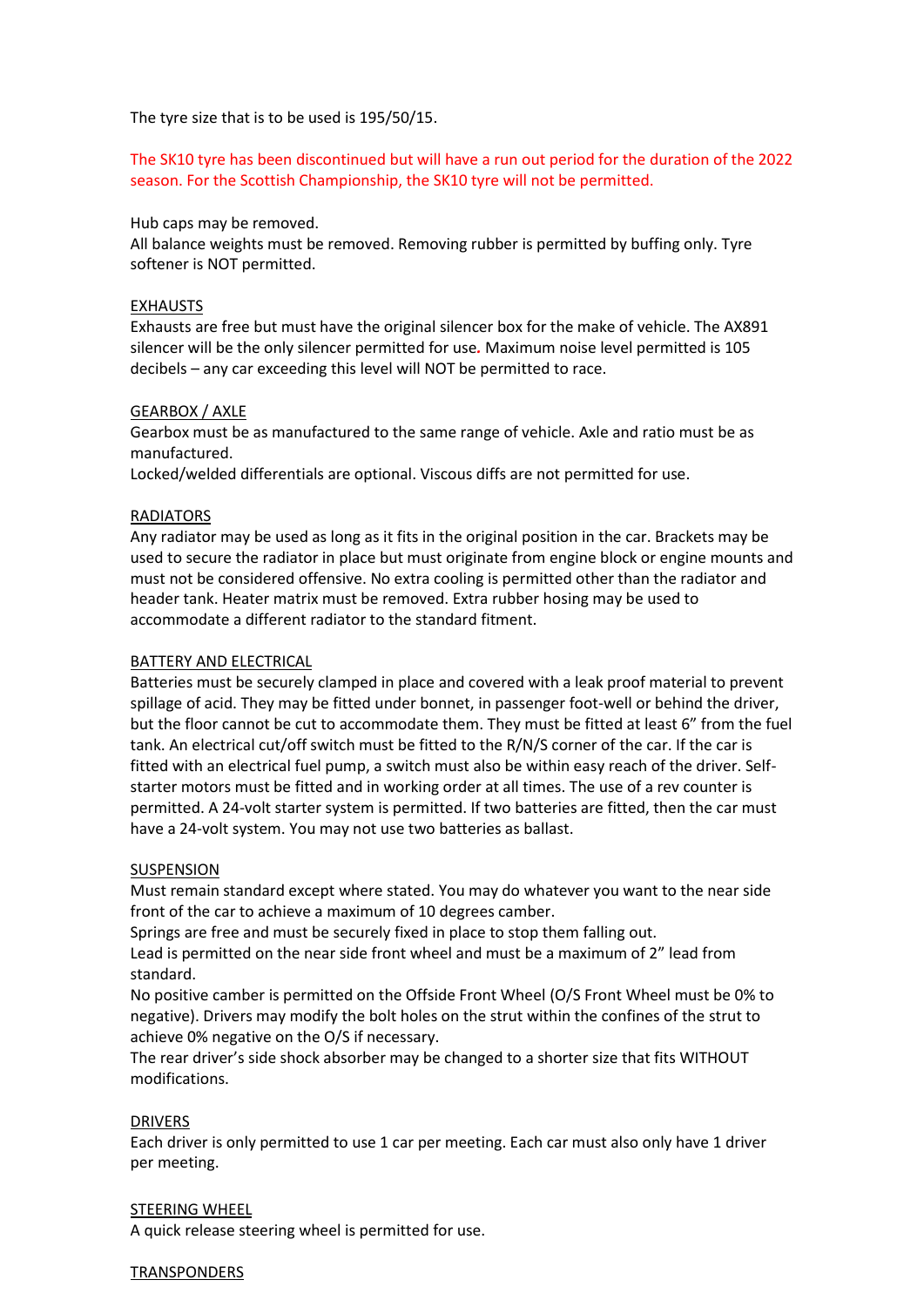Transponders are **MANDATORY** and should be working at all times – *DRIVERS MAY FORFEIT PLACES AND POINTS SHOULD A TRANSPONDER NOT BE FITTED AND WORKING*. They

should be fitted 1.8 metres back from the front most position of the car. A hole of at least 6" (150mm) square is required in the floor, with the transponder fitted vertically, just below the hole. In the event of a dispute with the transponder result, the Steward of the meeting will make the final decision. Any driver found to have fitted the transponder further forward than the required 1.8 metres will be excluded from the meeting.

#### RACERECEIVER

All drivers MUST use a racereceiver.

Any driver whose racereceiver is not working when forming the grid prior to a race will not be allowed to race, unless it can be repaired before the race start.

It is strongly recommended that you carry a spare battery either in your overall pocket or taped inside your car.

#### GRADING

White Grade – White fin with black numbers Yellow Grade – Yellow fin with black numbers Blue Grade – Blue fin with white numbers Red Grade – Red fin with white numbers Points Champion – Silver fin with black numbers

The points champion is the only car permitted to have the roof of the car painted silver. The current Scottish champion may display the St Andrews Cross on their roof. The current Scottish champion should display a red fin with white numbers, and will be required to start alongside the current points champion.

#### **SAFETY**

Safety is of primary importance in motor racing. Please ensure your car is well prepared with extra attention given to the seat belts, possible fuel leakage, jagged edges on the metal work, clothing, crash helmet and when in the pit area behave responsibly.

#### ADDITIONAL INFORMATION

CC Rods are a formula exclusive to Hardie Race Promotions and drivers may not allow their car to race at any other circuit (irrespective of who is driving it) without prior permission from HRP.

## **ORCi 2022 Driver Safety Equipment Specification Regulations**

The "Driver Safety Equipment Specification Regulations" are a common set of regulations, produced by the ORCi, governing the safety equipment used by drivers, and applicable to all ORCi sanctioned formulas.

These regulations are located in the "Technical" section of the ORCi website where they can be accessed by anyone, and managed in a controlled fashion to ensure integrity and consistency across formulas.

Drivers should regularly consult the ORCi website for the latest applicable regulations and updates:

ORCi Website Technical Section: http://www.orci.co.uk/Content/Technical ORCi Website Home-page: http://www.orci.co.uk/Home Follow the ORCi on Social Media: Facebook - @OvalRacingCouncilInternational